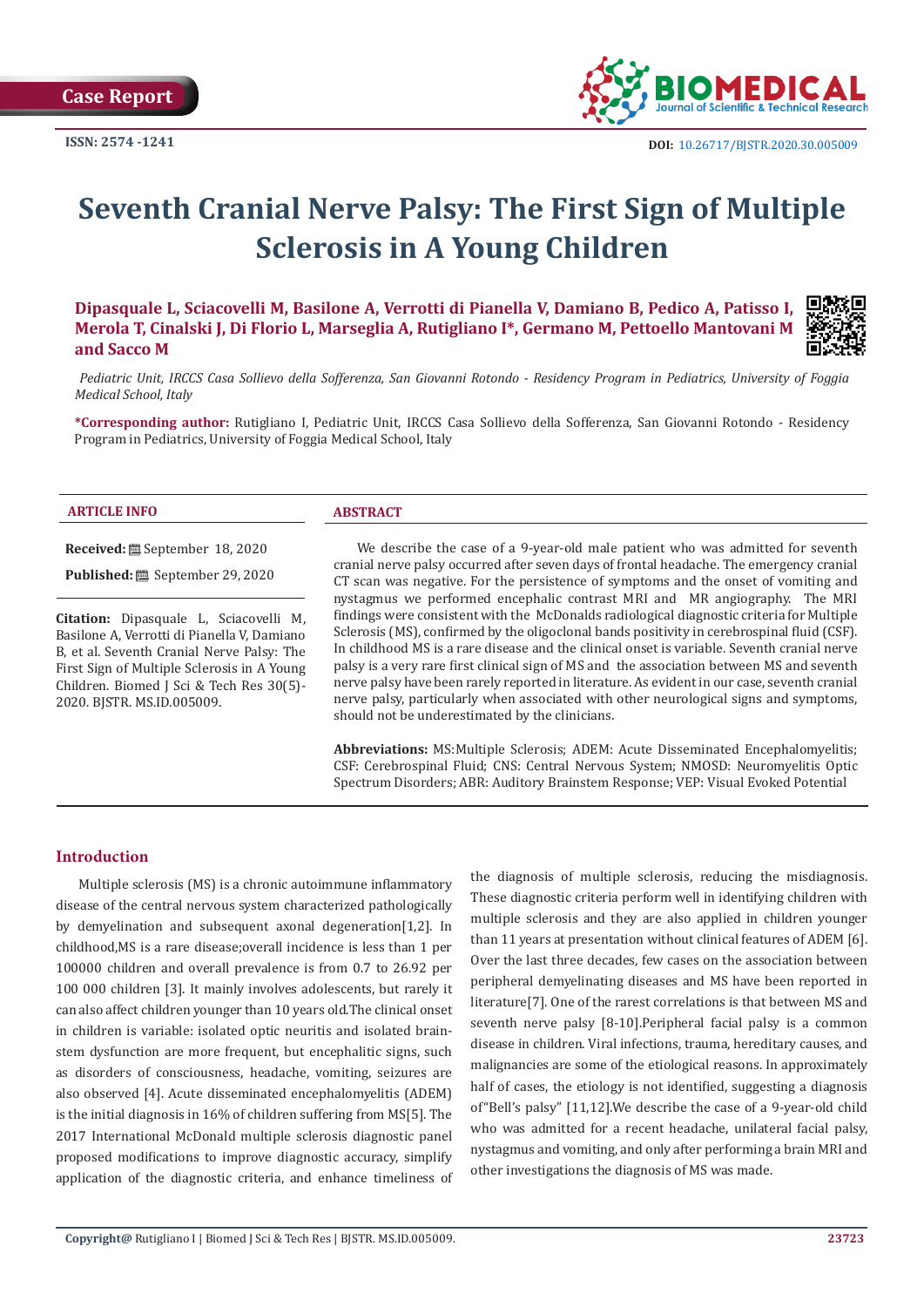# **Case Report**

A 9-year-old male patient was admitted to the Emergency Room for signs of seventh cranial nerve palsy in the last 24 hours, which occurred after seven days of frontal headache. He had never presented neurological symptoms before. After a Neuropsychiatric evaluation, an emergency cranial CT scan was performed, tested negative for bleeding signs and brain masses. Therefore, a brain MRI was programmed. However, for the recurrence of headache associated with vomiting, A. returned to our department. On physical examination, we observed an asymmetric closure of the right eyelid and buccal asymmetry, like peripheral paresis of the right facial nerve. Moreover, there was a slight horizontal nystagmus on lateral gaze. Laboratory tests (blood count, hepato-renal function, coagulation tests, C-reactive protein, erythrocyte sedimentation rate, immunoglobulin) and instrumental investigation (ECG and EEG) were normal. Pharyngeal swab and Herpes Simplex Virus Serology were negative. Fondus oculi showed a slightly raised papilla with well-defined borders (OD>OS). Encephalic contrast MRI and MR angiography detected multiple nodular areas, hyperintense on FLAIR and Fast Spin Echo T2 sequences, located in the bihemispheric white matter. Most of these findings were in the radiate crown, others were detected in the bilateral cerebellar peduncles and in the left side of the bridge; another one was localized near the posterior side of the left lateral ventricle.

The left frontal polar lesion exhibited a subtle enhancement after administration of the contrast medium. Full spinal MRI showed no lesions. Because of the results of the magnetic resonance imaging, a lumbar puncture was performed. The infectious, chemical, and physical analysis of cerebrospinal fluid (CSF) were normal except for the presence of oligoclonal bands. In order to exclude subclinical involvement of other cranial nerves, we performed VEP (Visual Evoked Potential), ABR (Auditory Brainstem Response) and audiometric examination and the results were found to be normal. Moreover, in the suspicion of a demyelinating disease of the Central Nervous System (CNS), we tested for anti aquaporin4 antibodies (anti-AQP4) and anti-myelin oligodendrocyte glycoprotein antibodies (anti-MOG), which were negative. Due to MRI findings and the positivity to oligoclonal bands in cerebrospinal fluid, the diagnosis of MS was made.

## **Discussion**

MS is a chronic inflammatory autoimmune disease, characterized by recurrent episodes of demyelination and axonal degeneration of CNS disseminated in time and space [1,2]. MS is a rare pediatric disease and it mainly involves adolescents, but in extremely rare case it can also affect children under 10 [13]. The etiopathogenesis is still not clear and the triggers of the autoimmune reaction is actually unknown. Probably environmental and infectious factors contribute, in genetically predisposed subjects, to the development of MS. Disease onset during pubertal and post-pubertal age is clinically similar to the adult one, and is characterized by

ataxia, dizziness, sensory deficits. Clinical presentation in younger children is more common with optic neuritis, isolated brain stem syndrome and encephalopathy symptoms like headache, vomiting, seizure and/or altered consciousness [4,13]. In our patient, the first clinical sign was the seventh cranial nerve palsy whose association with MS has been rarely described. Fukazawa and colleagues reported facial palsy as first symptom of MS in 4.7 % of 107 patients with MS [8]. Ivankovic and Demarin described a 35-year-old woman with MS initially misdiagnosed with Bell's palsy[9].

Moreover, Saleh and colleagues described an MS onset with seventh cranial nerve palsy in a 21-year-old patient [10]. Therefore, In MS patients, facial palsy may appear at the onset of the disease and it may be misdiagnosed as Bell's palsy.In our case, peripheral facial paralysis was associated with other neurological signs and symptoms, so the clinical picture was suspicious for a more complex diagnosis, rather than a simple Bell's palsy. In concordance with the Bell's palsy guideline development group (GDG) diagnostic imaging should not routinely performed, excepting for the presence of other neurological findings [14]. Therefore, the brain MRI was warranted, and it revealed a fundamental exam for the diagnosis. In our case the diagnosis of MS was made on clinical, laboratory and radiologic findings, according to McDonalds 2017 criteria [6,15] (Table 1).Indeed, our patient met both spatial dissemination criteria, for the evidence of periventricular and subtentorial lesions, and temporal dissemination criteria, due to the simultaneous presence of a Gadolinium enhancing lesion in left polar frontal area and non-Gadolinium enhancing lesions. Moreover, the presence of oligoclonal bands in cerebrospinal fluid is another criteria of dissemination in time.

**Table 1:** McDonalds 2017 criteria for the diagnosis of MS.

| <b>Spatial Dissemination (DIS):</b><br>DIS is Defined by the<br><b>Simultaneous Presence of One</b><br>or More T2 Lesions in at least 2<br>of the Following Areas: | <b>Temporal Dissemination (DIT):</b><br>Is Defined by at least One of the<br><b>Following Criteria:</b>                    |
|--------------------------------------------------------------------------------------------------------------------------------------------------------------------|----------------------------------------------------------------------------------------------------------------------------|
| a) Periventricular                                                                                                                                                 | a) A new T2 or Gadolinium +<br>lesion at a follow-up MRI after<br>baseline, regardless of the time<br>between the two MRIs |
| b) Juxtacortical or cortical                                                                                                                                       | b) Simultaneous presence of a<br>Gadolinium lesions and a non-<br>Gadolinium lesion at any time                            |
| c) Subtentorial                                                                                                                                                    | c) The presence of oligoclonal<br>bands in the<br>liquor                                                                   |
| d) Spinal cord                                                                                                                                                     |                                                                                                                            |

Useful investigation for differential diagnoses between CNS demyelinating inflammatory disease is testing for anti-AQP4 and anti-MOG antibodies. Anti-AQP4 antibodies are eleveted in neuromyelitis optic spectrum disorders (NMOSD)[16]. Anti-MOG antibodies are more frequent in ADEM and numerous pediatric studies suggest that positivity for these antibodies is predictive